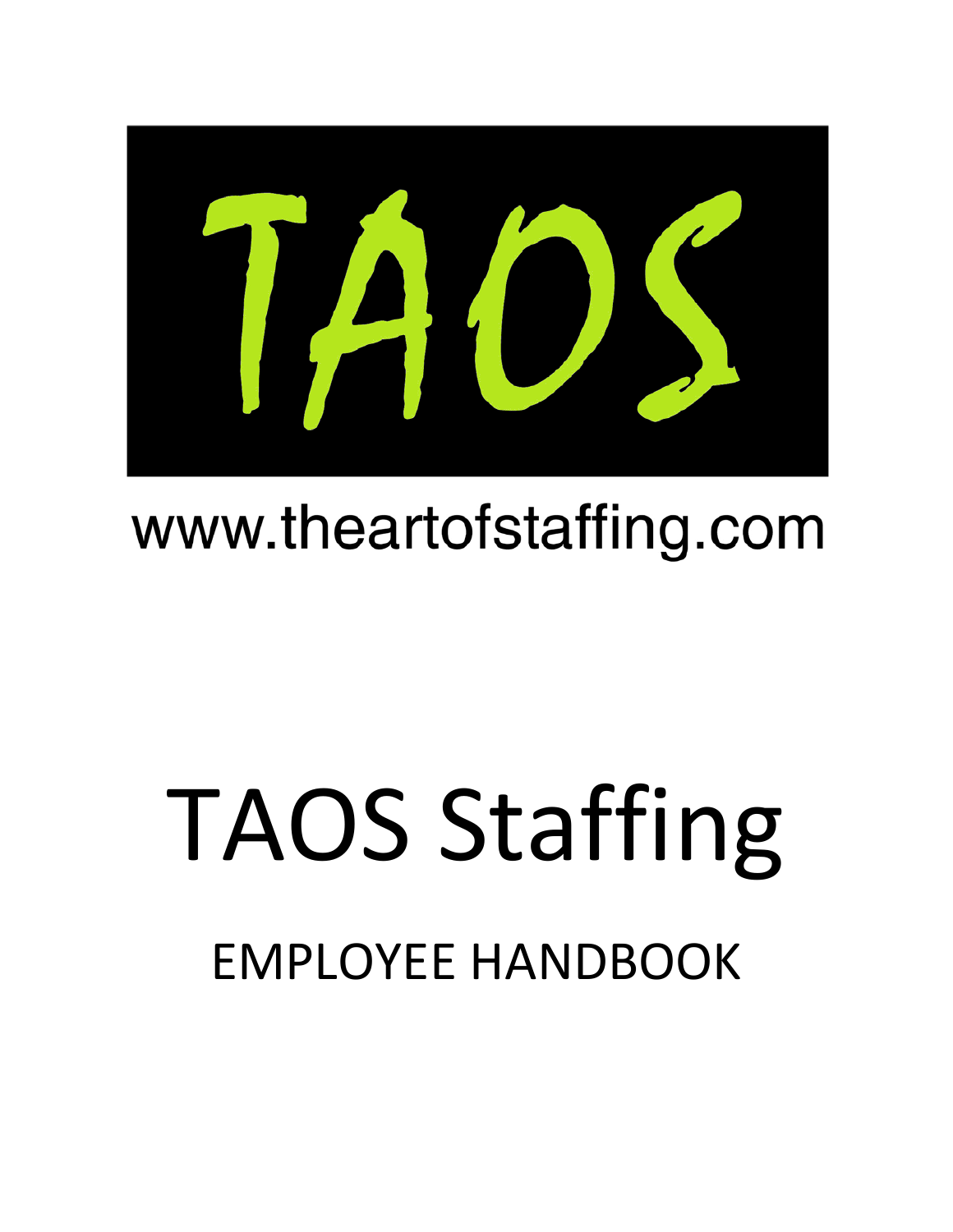# **TAOS Service Limit & Acknowledgement of Employee Handbook and Partnership**

#### **How long will I be able to work for TAOS?**

TAOS assists companies acquiring talent and job seekers securing "sensible" employment opportunities – the key word here is *"sensible"*. Our mission is to provide world class partnership opportunities for applicants, companies, and for our firm making this connection. And because you do not want to work temporary for the rest of your life, our objective is to help you find full time work or part time assistance for shorter periods of time. Quite simply, if you are looking for full time work we hope one of our assignments leads to an offer of employment and an exciting gig in your career. When this happens we have done our job and your job is to keep it until it no longer makes sense. You might say we're a match maker of sorts.

TAOS – Life time partner in your success!

Your employment and your customer assignments are not guaranteed for any definite time, though we may tell you estimated lengths of customer assignments. The length of each assignment is determined mainly by the customer. You will be paid only for the time that you work on assignment to our customers.

Assignments may be terminated by you or by us at any time without notice and without cause, though your eligibility for additional assignments may depend on you giving us advance notice and an adequate and acceptable explanation for voluntarily ending an assignment. When a customer ends an assignment, you will notify us right away if you continue to be available for further assignments.

Your work time and tenure is intentionally subject to a maximum of 1550 hours during your first year of employment and for each calendar year. If you reach the maximum while on assignment, your assignment will be ended and you will not be reassigned to any customer during the remainder of the year. After the year ends, you are welcome to return for additional assignments and this pattern can go on year after year if this part-time partnership makes sense to you and TAOS.

I have been given multiple documents which I have read, had a chance to ask any questions about, and understand. If I wish to review or receive a copy of any of these documents I am welcome to do so at TAOS' web site at [www.theartofstaffing.com](http://www.theartofstaffing.com/) – click on DOCUMENTS on the home page. The documents available online include, but are not limited to: Outline of Correct Lifting Technique, Acknowledgment of Correct Lifting Technique & Training, General Safety Practices, Safe Lifting Procedures and Practices, Substance Abuse and Alcohol Policy, Notice of the Family Medical Leave Act, Employee Eligibility Requirements to Receive Employer Paid Benefits, Summary Plan Description for the TAOS Staffing – Occupational Injury Benefit Plan, Notice of Mandatory Arbitration Policy, Notice to Employees concerning Workers' Compensation in Texas and TAOS' non-subscription to the program, Letter of Employee Acknowledgement & Authorization, Agreement and Acknowledgement to Receive Text Messages, Summary of Your Rights Under the Fair Trade Reporting Act, Disclosure Regarding Background Investigation, Acknowledgement and Authorization for Background Check, Arbitration Agreement and Notice of Arbitration Policy, Summary Plan Description (SPD) for TAOS' Employee Occupational Injury Benefit Plan, and other various information and authorizations. Employee Acknowledgement:

| Name (please print): |  | Date: |
|----------------------|--|-------|
|----------------------|--|-------|

(Employee signature)

 $\boldsymbol{\mathsf{X}}$  , and the set of the set of the set of the set of the set of the set of the set of the set of the set of the set of the set of the set of the set of the set of the set of the set of the set of the set of the s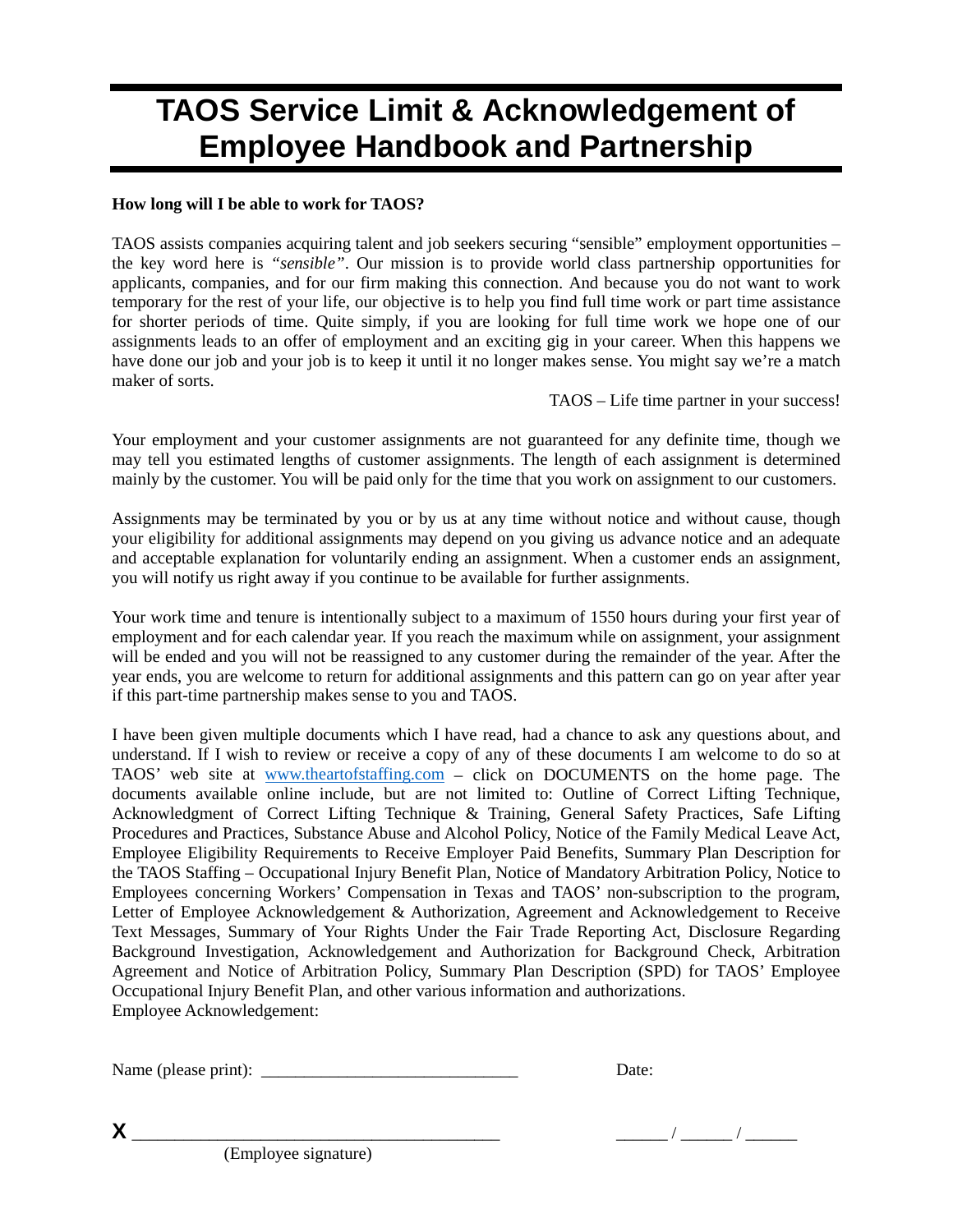# **TAOS Staffing Corporation**

### **Letter of Employee Acknowledgement & Authorization**

I understand that my employer is TAOS Staffing Corporation (TAOS) and that TAOS has complete control and charge of my day to day assignments.

I understand that TAOS is in the business of providing staffing services to various businesses on a continual basis and takes every precaution to insure the safety of their employees. If I should be placed on assignment that I believe does not meet the required safety standards, I will call TAOS and notify my counselor/coordinator immediately of the conditions and asked to be removed until such standards can be met. Ant safety violation may be reported to the Texas Department of Insurance Division of Workers' Compensation. I have read the notice posted in TAOS office that gives the toll-free number to call. Reported violation are always appreciated and will not be used to discriminate against or punish me in any way by TAOS.

If I am issued safety equipment, uniforms, badges, keys, or any item(s), either by TAOS or the client where TAOS assigns me to work, I understand the cost of any items lost or not returned at the end of my assignment will be deducted from my paycheck(s).

I authorize TAOS to do random drug and substance testing. I have the right to refuse these tests as they are requested, however, my refusal to submit to testing may result in the termination of my current assignment in addition to any other benefits I may be receiving or entitled to. Additionally, I will not be charged for the expense related to any drug or substance test I submit to, if the results are negative.

I authorize TAOS to do a criminal background search, credit report, medical history check, and a report on any Workers' Compensation injuries at the time such information is needed for work related investigations. I further authorize and Law Enforcement Agency, Credit Bureau or Doctor to release any information needed in TAOS' investigation.

It is extremely important that you contact our office at the end of each assignment so that we know that you are available for work. If you fail to notify our office that you are available at the end of the assignment, or if you turn down a bona fide offer of employment, we will assume that you have voluntarily terminated your employment with TAOS. IF you do not report to an assignment, and fail to notify our office within the first four (4) hours that you are schedule to report to work, that your employment with TAOS will be terminated with cause and you will not be entitled to any further benefits. Remember these rules: 1) You are required to contact TAOS' office when every assignment ends, 2) You must make yourself available by calling TAOS' office every morning before 9:00 A.M., and 3) If you fail to make yourself available by calling TAOS, you will be considered to have work left work voluntarily without cause and unemployment benefits may be denied.

Employee Acknowledgement – By my signature below I agree to abide by these terms:

Name (please print): \_\_\_\_\_\_\_\_\_\_\_\_\_\_\_\_\_\_\_\_\_\_\_\_\_\_\_\_\_\_ Date:

**X** \_\_\_\_\_\_\_\_\_\_\_\_\_\_\_\_\_\_\_\_\_\_\_\_\_\_\_\_\_\_\_\_\_\_\_\_\_\_\_\_\_\_\_ \_\_\_\_\_\_ / \_\_\_\_\_\_ / \_\_\_\_\_\_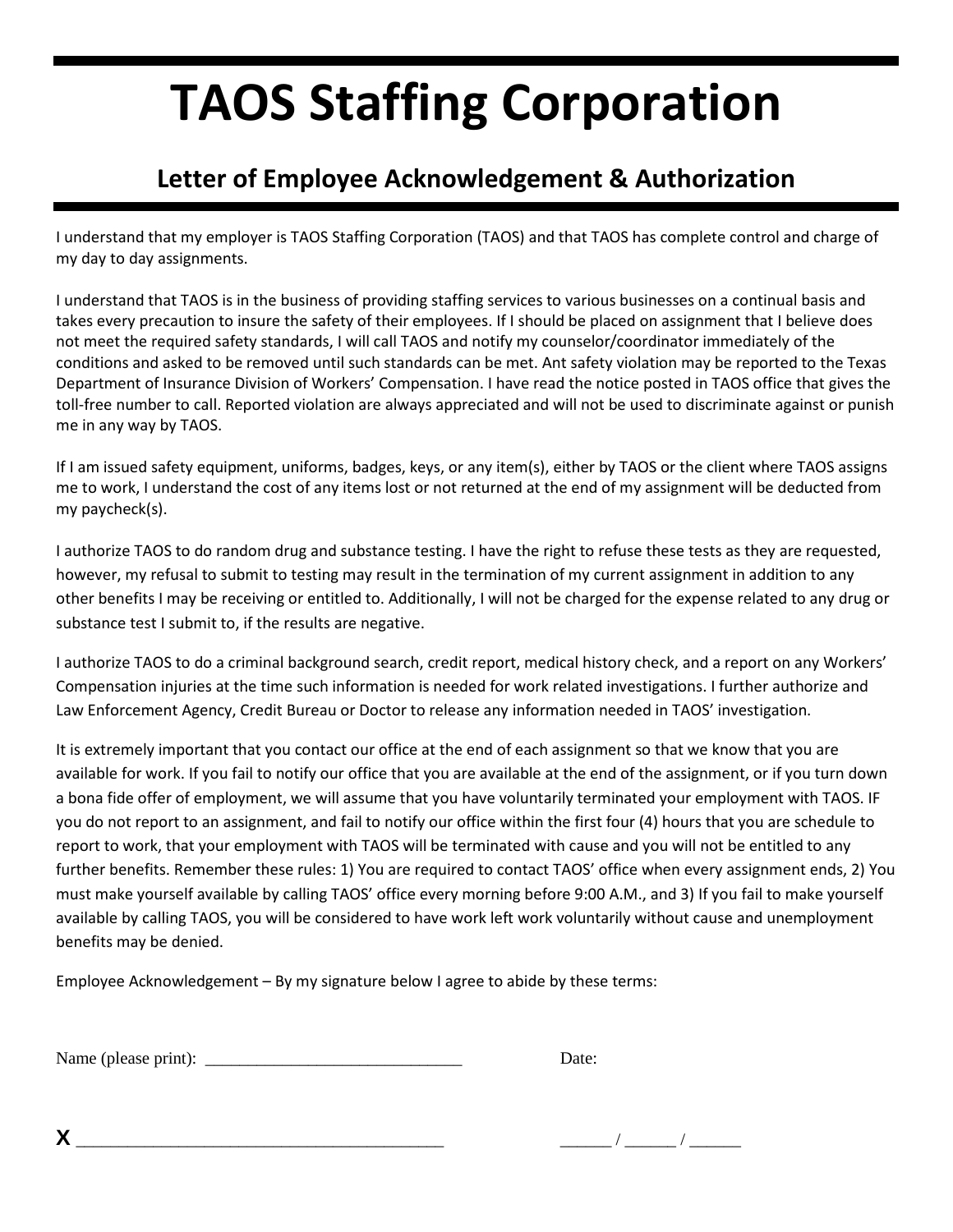# GENERAL SAFETY PRACTICES

Your safety is the constant concern of TAOS Staffing (TAOS). Common sense and personal interest in safety is the greatest guarantee of your safety at work. Never take chances. Remember, the safe way is the most efficient way, and the only way.

The safety rules below have been formulated as a guide to help employees prevent injury to themselves and the other employees, and prevent damage to products building, or equipment. It is important that you follow safe practices which apply to each client you are assigned to. Violations of safety regulations place the safety of employees, products, building, or equipment in jeopardy. When this is the case, it will be necessary to take disciplinary action against the offender.

Become familiar with and abide by all the safety rules below and well as those set forth by the client where you are working. We expect you to comply with all of these safety rules at all times. A summary of thee safety rules are as follows:

- Report immediately to your supervisor any condition or practice you believe might cause damage to products, buildings or equipment, or injury to yourself or to other employees.
- Report all injuries or incidents to your supervisor immediately, no matter how minor it may appear.
- Report all incidents where product and/or equipment is damaged or where there was a close call that could have caused damage to products, equipment, or injury to yourself or others.
- Notify your supervisor immediately if you discover a fire. Be familiar with the location of the alarms, exits, and evacuation plans.
- Familiarize yourself with first aid location in the case of emergency.
- Food, drink, and/or smoking is only acceptable in designated areas.
- Safety signs and posters are for your information and protection. Do as they say where applicable.
- Concentrate on your work. Do not lookaround or converse with others while operating a machine or power industrial equipment (P.I.E.) and/or /forklifts. Never distract the attention of another employee.<br>• Only authorized personnel are permitted to operate material handling equipment,
- power industrial equipment (P.I.E.), forklifts, power tools, conveyors and other equipment.
- Where required, you must wear protective equipment, such as safety shoes, goggles, masks, gloves, aprons, hair nets, etc.
- Never operate equipment without the appropriate training and safety quards in place.
- Running and horseplay of any kind is prohibited
- Watch for and report broken equipment that could cause injury.
- Keep your work area clean.
- Be careful when lifting, climbing, and carrying merchandise/product. Practice prescribed safe methods for proper lifting – bend tour knees, keeping back straignt, and lift with your legs. Always ask for help when the load is too heavy.
- While working in a manufacturing area, you will not be permitted to wear clothing or footwear which constitute a safety hazard. For example, loose clothing. Jewelry or open shoes will not be permitted.
- Do not tamper with electrical controls or switched.<br>• Do not tamper with safety quards or equipment an
- Do not tamper with safety guards or equipment and always utilize when available.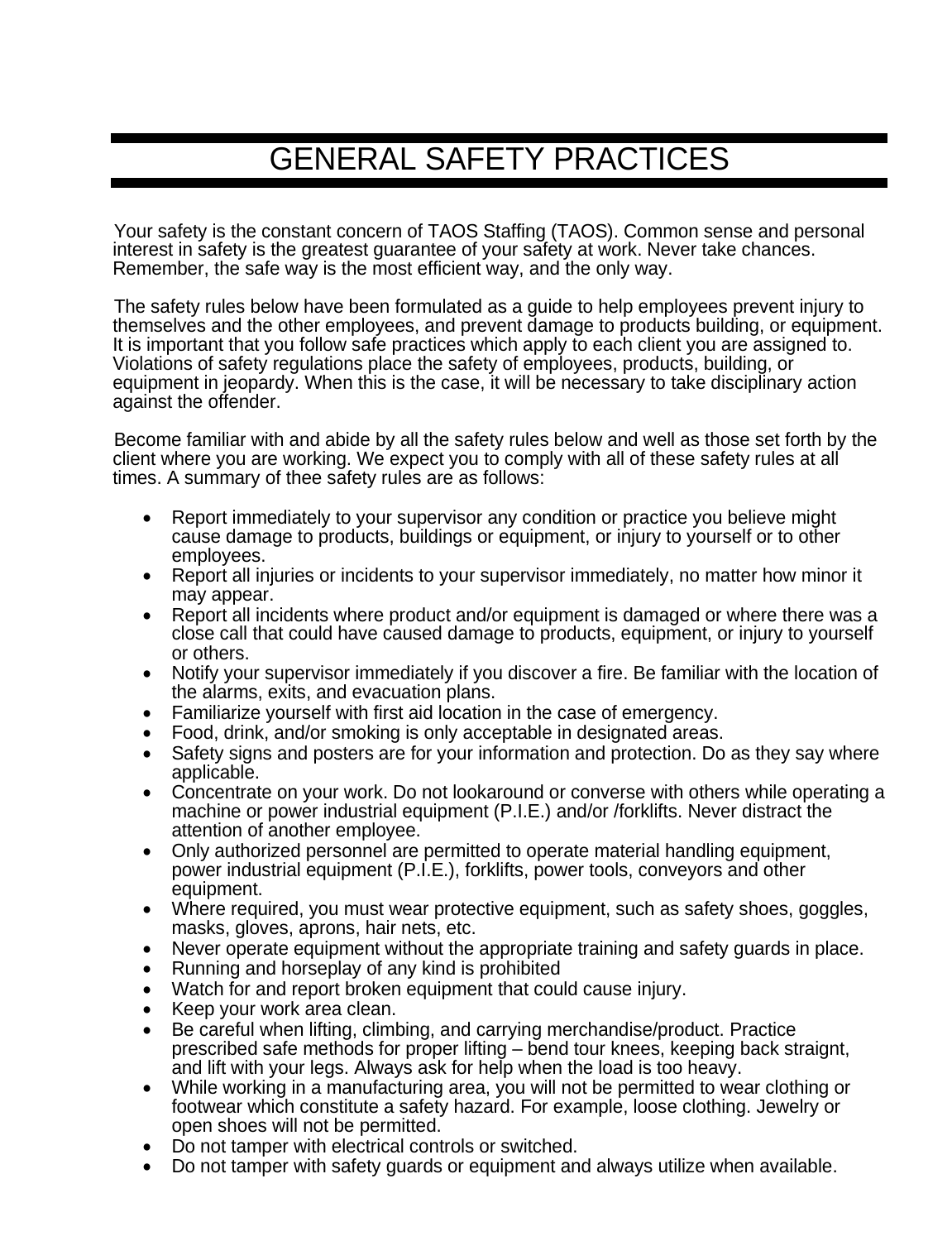# Outline of Correct Lifting Technique

Lifting objects improperly increases the risk of back strains and other types of injuries. The following steps should be practiced when lifting:

- 1. Use your thigh muscles
- 2. Keep your spine straight
- 3. Divide the weight evenly between both hands
- 4. Obtain firm, natural footing
- 5. Get as close to the object as possible
- 6. Bend your knees, then straighten with the weight on legs and thighs
- 7. Do not twist with a load in your hands instead turn with your feet
- 8. Place the weight against your body

Additional practices to help reduce the possibility of strains:

- 1. Use mechanical handling or lifting aids whenever possible
- 2. Avoid lifting above the waist level or below ankle level
- 3. Request help with heavy or bulky loads
- 4. Avoid rapid and jerky movements when lifting

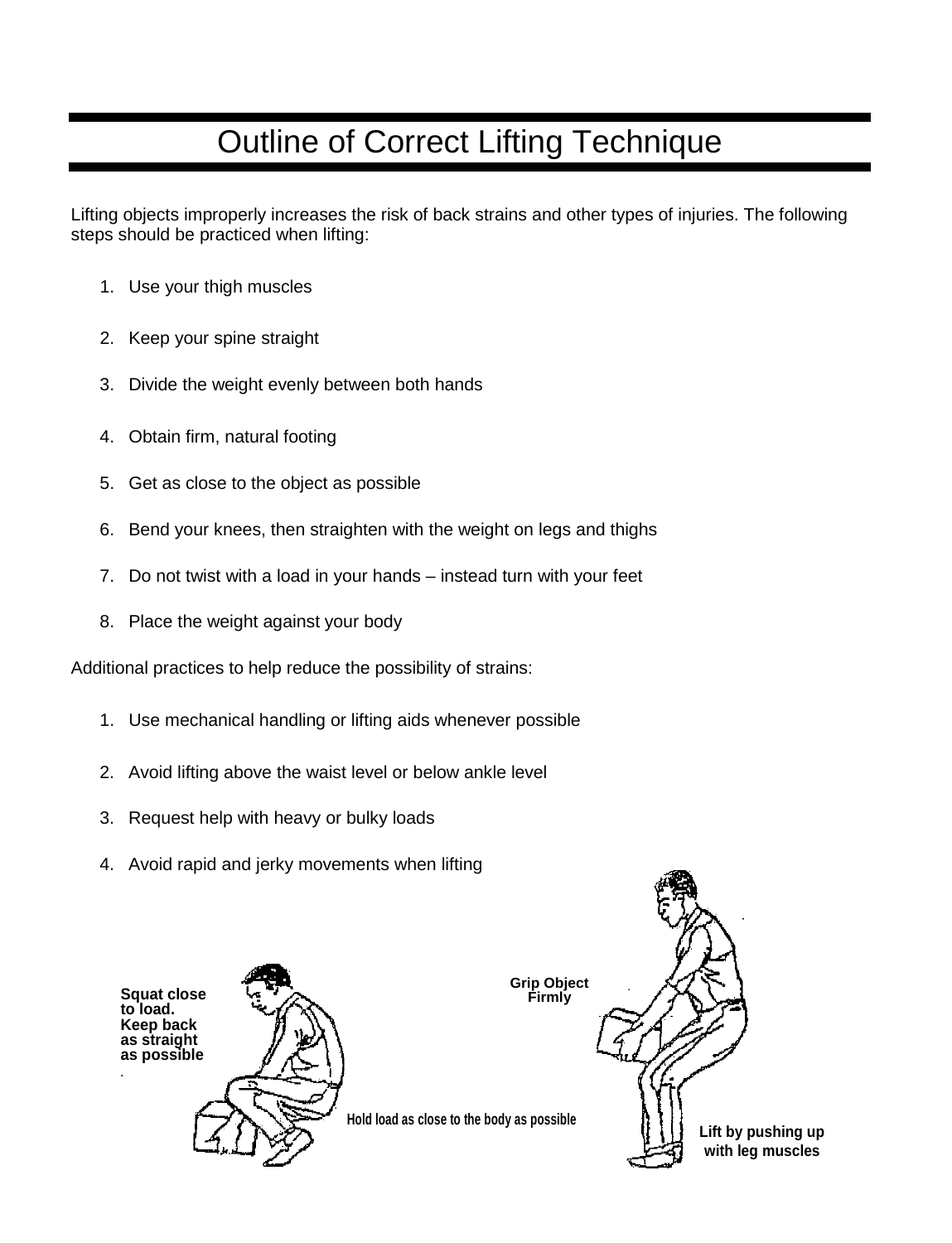# SAFE LIFTING PROCEDURES AND PRACTICES

The following information will help reduce the chance for back injury. It is up to you to practice this daily while performing your job.

- 1. SIZE UP THE LOAD Always assess the object before lifting it. Make sure the laod is stable and balances. Carefully and slowly put force against the object to determine its weight. IF IT IS TOO HEAVY - GET HELP!
- 2. HELP IS READILY AVAILABLE TO MOVE HEAVY OR ACKWARD ITEMS Getting assistance takes little extra time. If object is too heavy, get help!!!
- 3. USE MECHANICAL LIFTING DEVICES Lifting devises should be used whenever possible available and appropriate to the situation.
- 4. PLAN THE JOB Plan the route that is free of tripping and slipping hazards. Insure that the placed route allows for eeasy travel. Know where the object will be unloaded and plan for the rest stops if necessary. Think through the lift, lift the load in your mind. Face the object you are about to lift and if possible, face forward in the direction you want to go. DO NOT TWIST YOUR BODY WITH LOAD!
- 5. BASE OF SUPPORT Make sure your footing is firm. Keep feet at least shoulder length apart. A staggered stance, with one foot slightly behind the other, often provides a firm base for support.
- 6. BEND YOUR KNEES Bend your knees, not your waist. Bend down as far as necessary using your legs not your back.
- 7. LIFT WITH YOUR LEGS Lift with your legs allowing your body's powerful leg muscles to do the work Flex your legs and hips, not your back.AVIOD BENDING AT YOUR WAIST!
- 8. GET A GOOD GRIP Grip the load firmly, usiong your whole hand., not just your fingers. Do not jerk the load and keep it close to your body.
- 9. KEEP THE LOAD CLOSE Keep the load close to your body. The close the load to your spine, the less force it exerts on your back. Keep your back upright. Whether you are lifting or putting down your load, do not add the weight of your body to the load.Grasp the object with your palms, not just with your fingers.
- 10. PIVOT- DON'T TWIST Don't twist your body when moving objects that have already been lifted. Pivot your feet and turn your whole body in the direction of your feet movement when holding the load.
- 11. WHEN POSSIBLE PUSH DON'T PULL.
- 12. THINK BEFORE YOU LIFT AND PRACTICE WHAT YOU KNOW.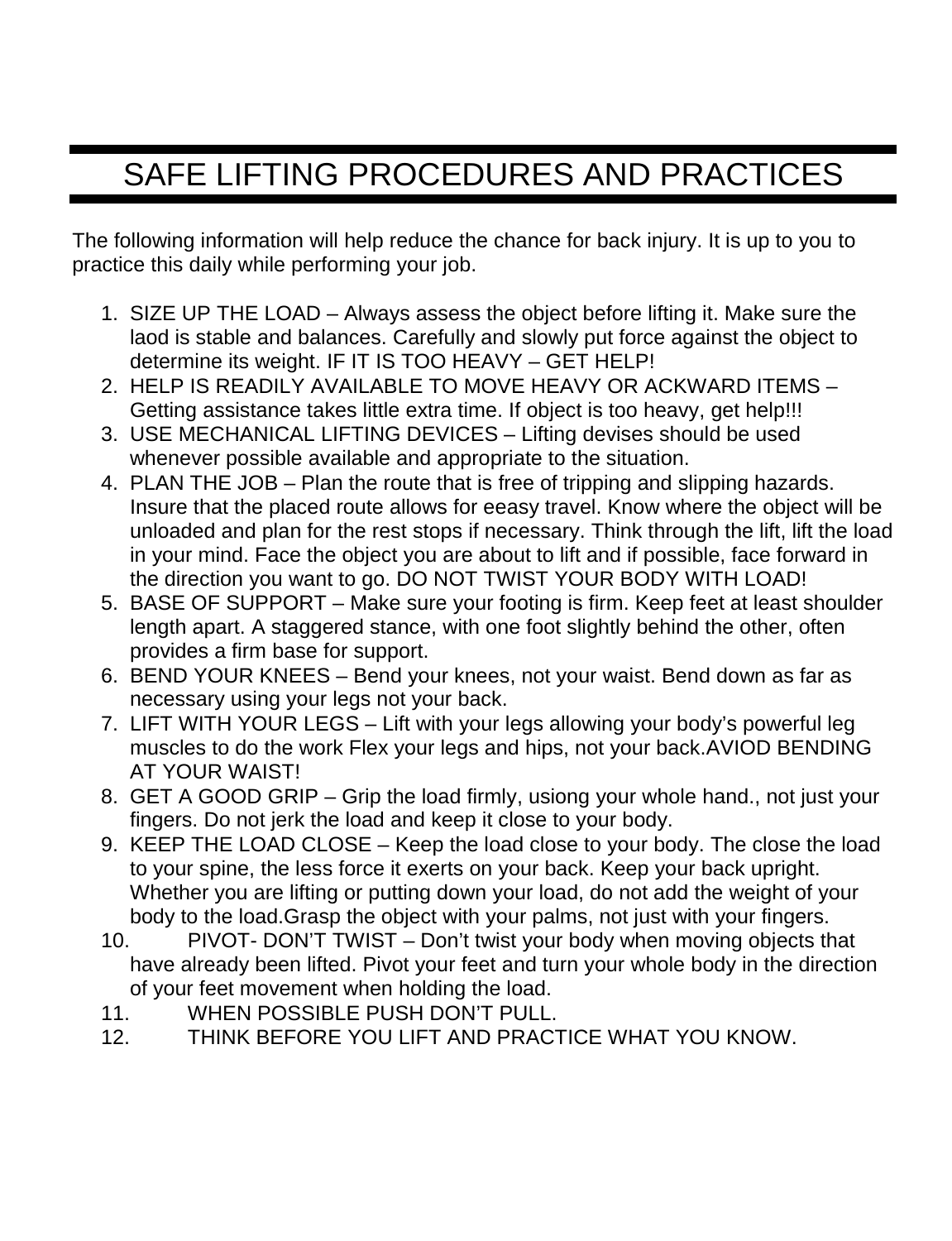# Acknowledgement of Correct Lifting Technique & Training

Because my safety, health, and well-being are important to TAOS Staffing, I have been trained

by \_\_\_\_\_\_\_\_\_\_\_\_\_\_\_\_\_\_\_\_\_\_\_\_\_\_\_\_\_\_\_ to lift properly.

#### MY INSTRUCTOR

- 1. Told me how to lift properly
- 2. Showed me how to lift properly
- 3. Observed while I attempted to lift properly
- 4. Re-instructed me where necessary, and
- 5. Answered all my questions about lifting.

I have been told that lifting is a common source of long term injury if the lifting technique is incorrect and that lifting injuries are largely avoidable if lifting is done properly. I therefore agree to lift properly whenever my job requires me to lift.

Furthermore, I will carefully read and follow the Outline of Correct Lifting Technique which I have been given which clearly explains the techniques for proper lifting and how to avoid back strains.

| X                                  |                                    |               |
|------------------------------------|------------------------------------|---------------|
| <b>Employee Signature</b>          | <b>Employee Name</b>               | last 4 of SSN |
|                                    |                                    |               |
| Signature Date _____/ ____/ ______ | Training Date _____/ _____/ ______ |               |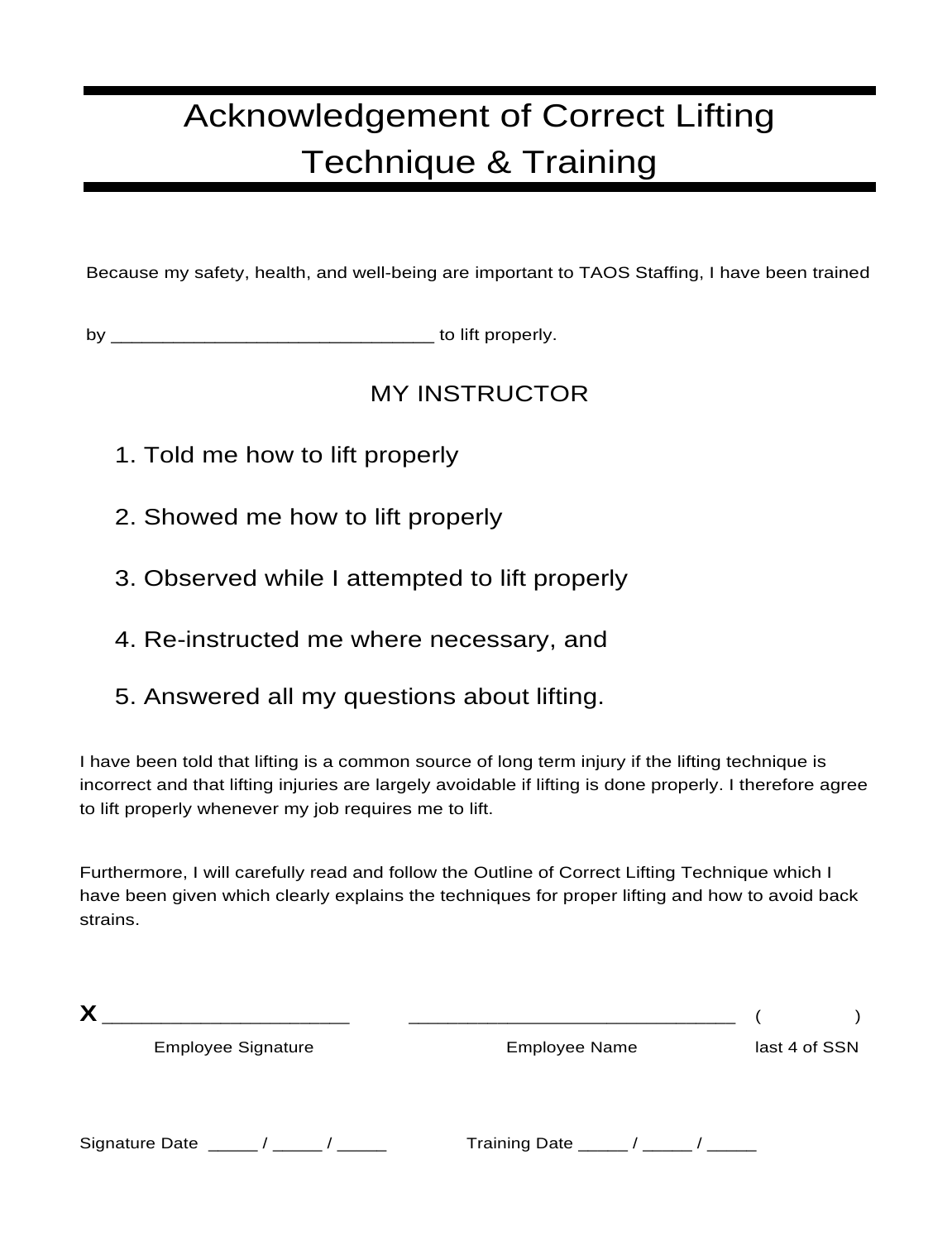# SUBSTANCE ABUSE AND ALCOHOL POLICY

TAOS Staffing (TAOS) is committed to maintaining safe places to work, free from the dangers and hazards relating to the use of illegal drugs (including Inhalants) and alcohol. We believe that by reducing drug and alcohol abuse, we will improve the safety, health and productivity of our employees. The object of our drug and alcohol abuse policy is to provide a safe and healthy work place for all employees and prevent accidents.

For the purpose of this policy, the term "drug' wherever it appears in this policy statement, includes alcoholic beverages as well as inhalants and illegal drugs.

The use , possession, sale, transfer, purchase or being under the influence of drugs by employees at any time on TAOS premises or while working for a client of TAOS is prohibited. The illegal use of any drug is prohibited. Employees must not report for duty or be on a client's property while under the influence of, or have in their possession while on client property, any drug. Employees are to be drugfree and never use alcohol or legal medication at a time when it will affect their work or the safety of themselves or others in any way.

Violation of this drug abuse policy will result in one of the following forms of corrective action: Immediate discharge, suspension, probation, oral warning and/or written warning.

Employees suspected to be intoxicated should not operate any motor vehicle and should be transported home or to a medical facility.

Some of our clients require anyone assigned to work woth them to pass a drug test to detect drug use. Employees offered such assignments will have to submit to any drug test required by the client. Refusal to do so will result in withdrawal of cancellation of the assignment.

Should an employee be taking needed medication which might affect his or her performance, the employee must notify TAOS immediately.

We do not provide insurance covering substance abuse treatment. You may attain treatment on your own. For further information you may contact your TAOS representative.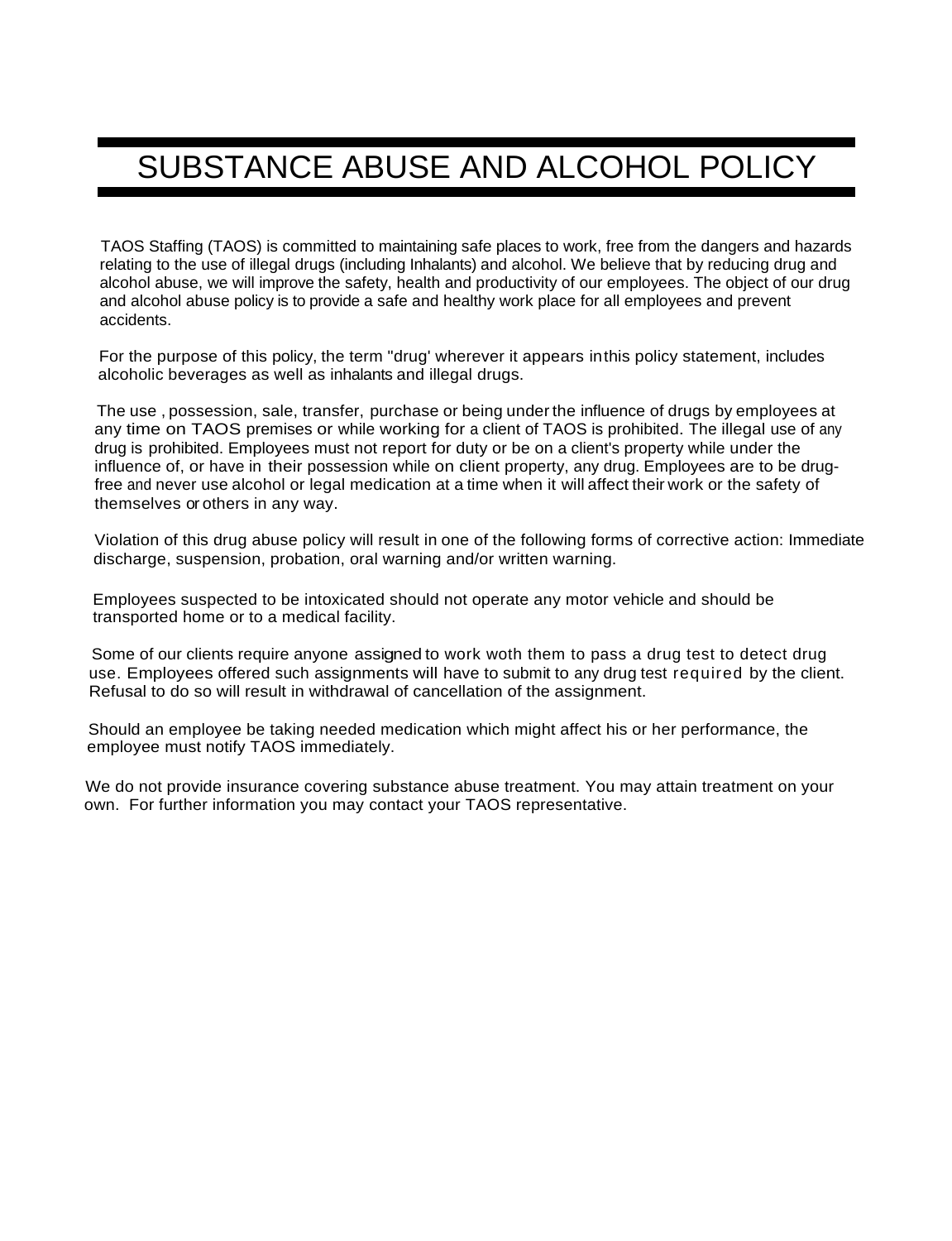#### SUMMARY GUIDE for EMPLOYEE ELIGILLITY REQUIREMENTS TO RECEIVE

#### EMPLOYER PAID BENEFITS

This is intended as helpful summary only and should not be used, substituted, or interpreted as legally binding, modifying, or altering the Summary Plan Description (SPD) of TAOS Staffing's ERISA Plan or TAOS' Arbitration Agreement:

- 1. I must report any job related incident (or injury) immediately.
- 2. If a doctor's attention is NOT required, it is my responsibility to report the incident immediately and sign a First–Aid or No-Injury Incident Log after my manager or supervisor has accurately recorded the incident information.
- 3. I must use the professional network of Health Care Providers which have been carefully selected and/or approved by TAOS Staffing (TAOS).
- 4. I must follow all the directions of Health Care Provider(s)
- 5. I must return to work as soon as the Health Care Provider approves my return.
- 6. I must agree to submit to a drug & alcohol test immediately after any incident or injury
- 7. I must NOT test positive for alcohol or for any illegal drugs or prescription drugs not prescribed to me by a physician.
- 8. I understand incidents resulting from prohibited behavior such as horseplay, scuffling, fighting, altercations, or other inappropriate behavior will be EXCLUDED from consideration for employer paid benefits.
- 9. I understand that incidents must NOT be caused, completely or in part, by my violation of any reasonable safety rules and/or practices including written, verbal, and traditional rules.
- 10. I understand that incidents must NOT be caused by my failure to use the assistance of fellow coworkers/supervisors or equipment which could assist me in safely preforming a particular task.
- 11. I understand injuries must NOT be the result of intentional acts, feigned acts, or attempts to defraud my employer.

I understand that if I should refuse medical attention subsequent to a job related incident, my employer has the right to prohibit me from continuing work. Furthermore, I will not be allowed to resume work until I have provided the company with a written Authorization to Return to Work from the doctor approved by TAOS.

I understand and agree to comply with the stated requirements. Any questions which I had have been answered. I further understand a single violation of any of the above can result in my benefits being denied, suspended, or terminated. I also understand TAOS does not have Worker's Compensation coverage.

| л |                    |               |               |
|---|--------------------|---------------|---------------|
|   | Employee Signature | Employee Name | last 4 of SSN |

Date  $\frac{1}{2}$  /  $\frac{1}{2}$  /  $\frac{1}{2}$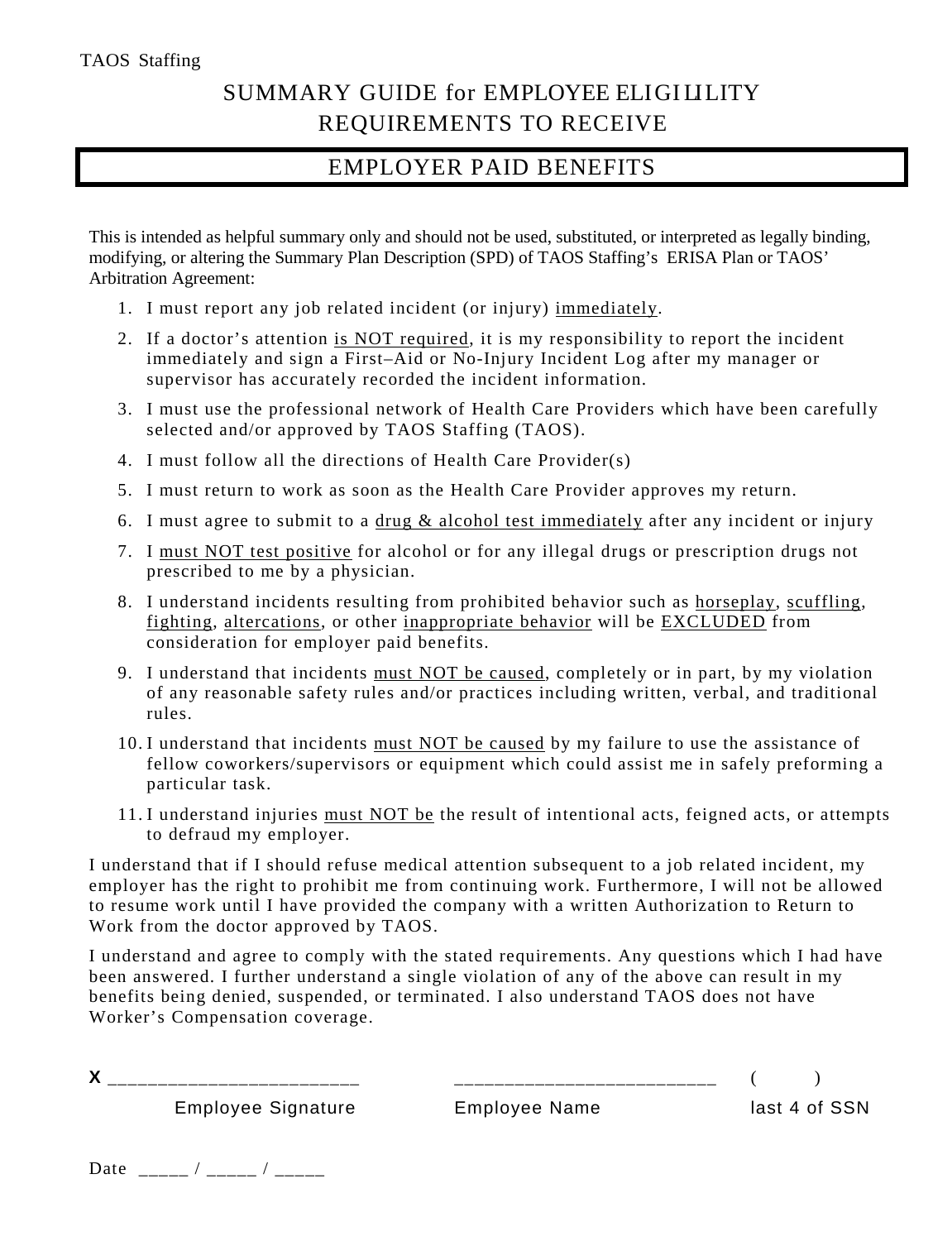#### **ARBITRATION AGREEMENT AND NOTICE OF ARBITRATION POLICY**

**TAOS Staffing Corporation** ("Company," "we" or "our") maintains a mandatory binding arbitration policy. It is a condition of your employment with us that you and we agree to arbitrate all arbitral claims arising from or related to your employment with us (the "Claims," itemized below), save and except any benefit claims arising under our Occupational Injury Benefit Plan, and any claims made not arbitral by governing statute or rule.

**1. Effective Date:** The effective date of this Arbitration Agreement and Notice of Arbitration Policy (this "Arbitration Agreement") is 5/1/2014 (the "Effective Date"). If you receive notice of this Arbitration Agreement before you begin work for Company, your commencement of work for Company will be your acceptance of the terms of this Arbitration Agreement. In that event, your first day of work is the date you accepted the terms of this Arbitration Agreement. If you are already working for Company when you receive notice of this Arbitration Agreement, and you continue working for us for more than three more days, you will be deemed to have accepted the terms of this Arbitration Agreement on the fourth day, and thereafter. In that event, the fourth day is your effective date to be governed by this Arbitration Agreement. **IF YOU CONTINUE TO WORK FOR US AFTER THE EFFECTIVE DATE, YOU AND WE WILL HAVE MUTUALLY AGREED TO ARBITRATE ALL COVERED CLAIMS BETWEEN US, APPLYING THE TERMS OF THIS ARBITRATION AGREEMENT.**

**2. Arbitration is Mandatory, Binding, and Mutual:** All Claims related to your employment with us arising in any part after the Effective Date, save and except any benefit claims under our Occupational Injury Benefit Plan and any claims made not arbitrable by governing statute or rule, will be resolved only through mandatory binding arbitration. **You and we both agree to arbitrate all Claims, and you and we both waive all rights to a jury or non-jury trial in state and federal court as to the Claims.**

3. **Who Must Arbitrate Claims:** Company and all Company Employees and their spouse, children, parents, estate, successors and assigns are governed by this Arbitration Agreement, and must arbitrate all Claims. Company includes your employer and all officers, directors, Employees, agents, franchisors, franchisees, successors, representatives, predecessors, affiliated or related entities or parent or subsidiary or sister companies of your employer.

4. **The Claims:** Claims covered under this Arbitration Agreement include, but are not limited to the following: (i) claims arising from any injury suffered by an Employee while in the Course and Scope of Employment with Company, including but not limited to claims for negligence, gross negligence, and all claims for personal injuries, physical impairment, disfigurement, pain and suffering, mental anguish, wrongful death and survival actions, loss of services and or consortium, emotional distress, and exemplary or punitive damages if allowed; (ii) all claims relating to an Employee's application with, employment with, or termination from the Company, including but not limited to claims relating to wages, breach of any contract, claims for discrimination or harassment; claims for violation of any federal or state statute,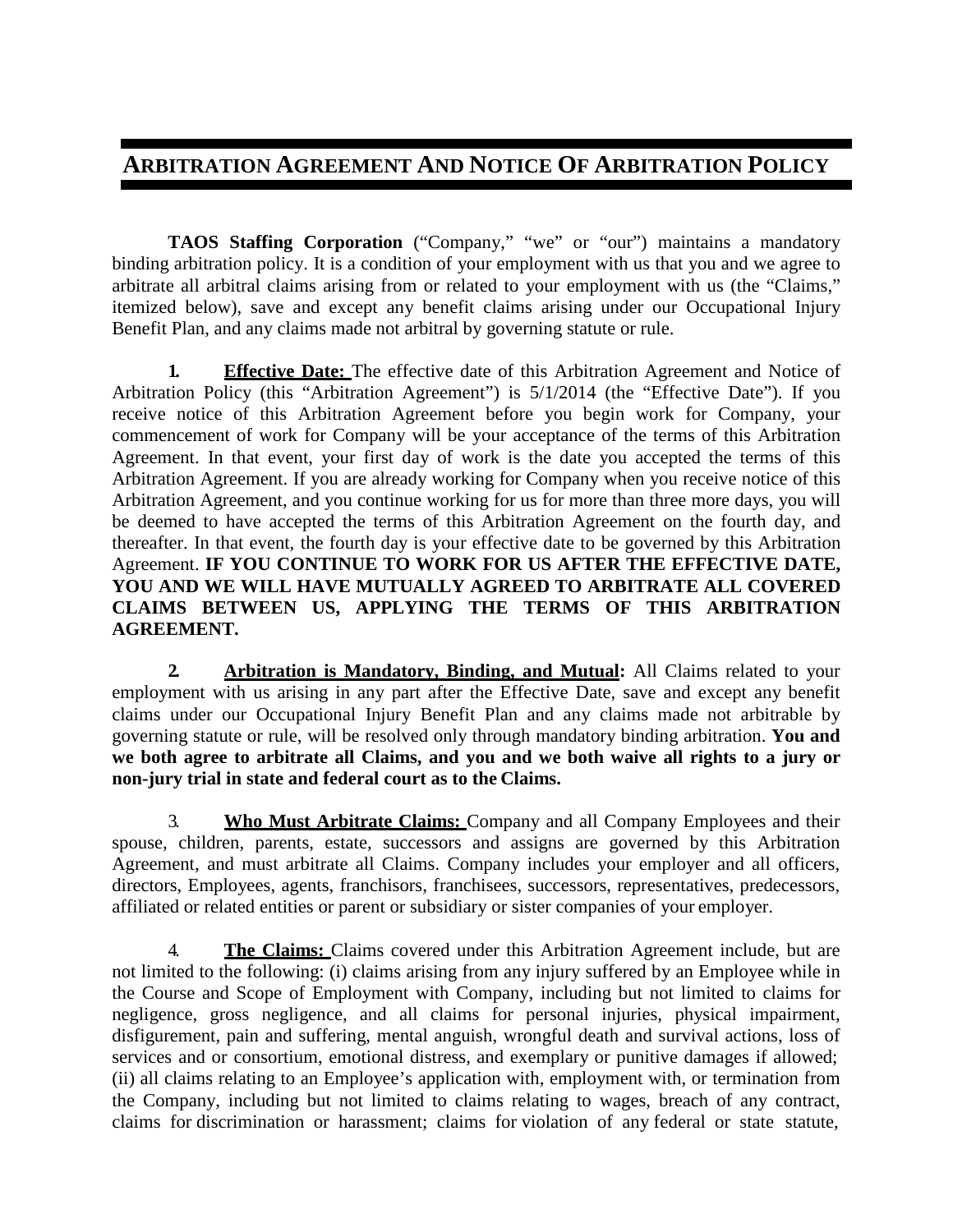regulation or common law; and, claims for intellectual property violations, unfair competition and or the use and/or unauthorized disclosure of trade secrets or confidential information. Covered Claims include medical and hospital expenses, drugs and durable medical equipment, and medical transportation, to the extent those expenses and items are not benefits covered under Company's Occupational Injury Benefit Plan. "Course and Scope of Employment" means an activity of any kind that has to do with the work, business, trade, or profession of Company and is performed by you while engaged in or about the furtherance of the affairs or business of Company, whether conducted on Company premises or elsewhere.

5. **What claims are Not Claims:** The following claims are not Claims: (i) benefit claims under our Occupational Injury Benefit Plan; (ii) claims covered by collective bargaining agreement; (iii) claims for Unemployment Compensation Benefits; (iv) compensation claims under the Texas Workers' Compensation Act or other similar statute; (v) claims under Company's welfare or pension benefit plans having internal non-judicial dispute resolution procedures; and (vi), claims made not arbitrable by governing statute or rule. Any dispute as to whether a claim is arbitrable shall be resolved by the Arbitrator under this Arbitration Agreement.

6. **How The Arbitration Will Be Conducted:** You and we agree Company is engaged in interstate commerce, and that the Federal Arbitration Act (the "FAA") will govern all aspects of this Arbitration Agreement. However, should the FAA or other law be amended so the FAA no longer governs this Arbitration Agreement, the Texas common law of arbitration shall apply. All arbitrations under this Arbitration Agreement will be administered by Benchmark Arbitration Services, Inc. under its rules for resolution of disputes. If Benchmark Arbitration Services, Inc. is unable or unwilling to administer the arbitration, then Judicial Workplace Arbitrations, Inc. shall administer the arbitration under its rules for resolution of disputes. Should Judicial Workplace Arbitrations, Inc. be unwilling or unable to administer the arbitration, then the American Arbitration Association will administer the arbitration under its then existing rules from its Dallas, Texas Panel, or the parties may mutually agree upon any other arbitrator. A stenographic record shall be taken of the arbitration hearing, at Company's sole expense.

7. **How the Arbitrator is Selected:** Any arbitration under this Arbitration Agreement will use one arbitrator, who will come from a panel of at least three arbitrators provided by the firm administering the arbitration. If you and we cannot agree on the arbitrator, you and we will have an equal number of strikes to reduce the panel until only one arbitrator remains. That person will be the arbitrator under this Arbitration Agreement. Any arbitrator must be neutral as to all parties. Standards for recusal of the arbitrator will be the same as for trial judges under Texas law. If the party bringing the arbitration lives within 50 miles of Dallas, the arbitration will be in Dallas, Texas. If the party bringing the arbitration lives more than 50 miles from Dallas, that party may elect to arbitrate in Dallas, or at a location within 50 miles of their residence.

8. **Arbitration Fees and Expenses:** Company will pay the arbitrator's fee and the cost of a stenographic record of the arbitration hearing.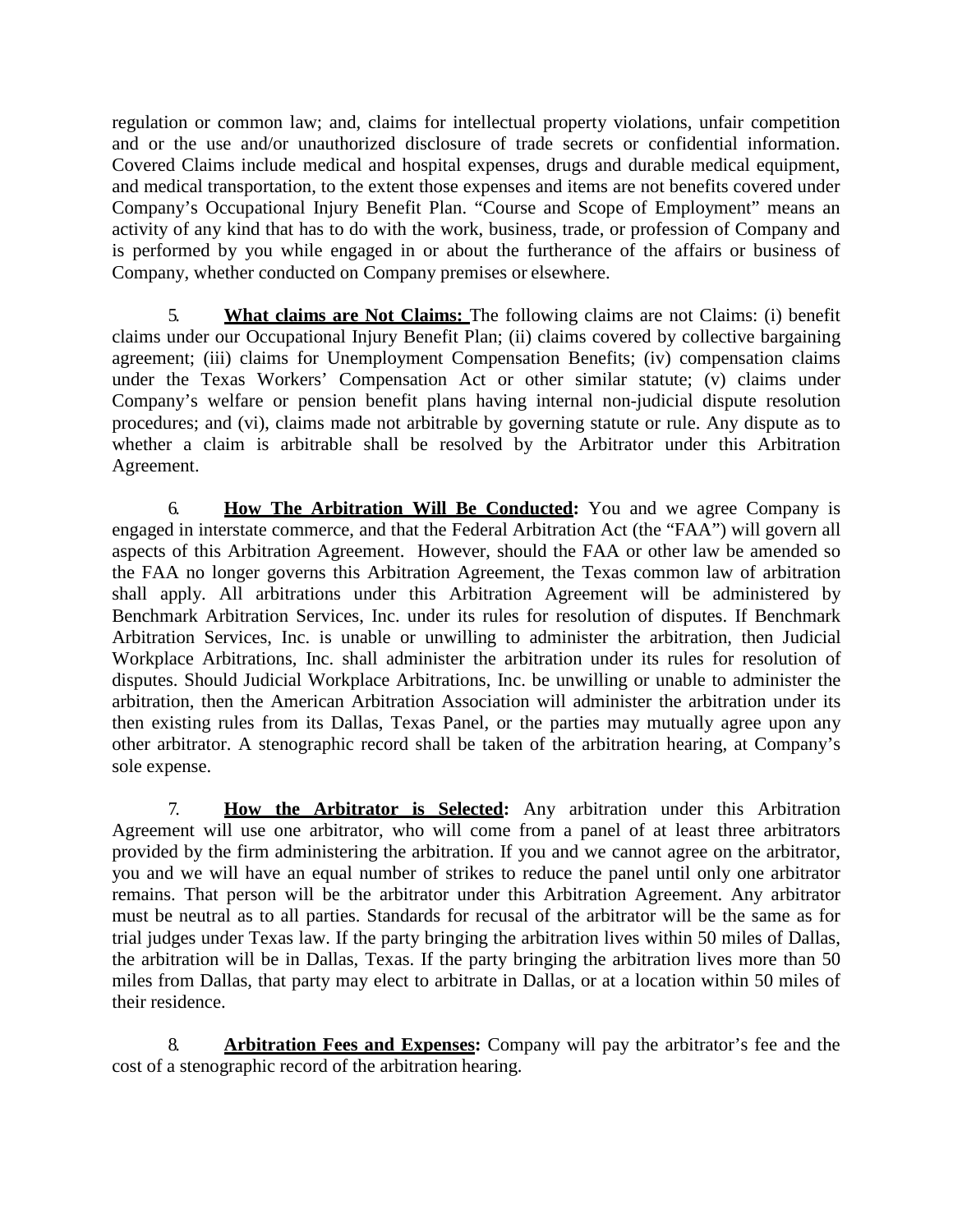9. **One-Year Time Limit on Bringing a Claim: All parties must file a Claim for arbitration within one (1) year after the date of the incident or occurrence giving rise to the Claim.** Failure to do so will result in the Claim being barred as at that one-year date. Should this time limitation become unenforceable because of applicable statute or case law, we and you agree the arbitrator may determine the appropriate limitations period in a pre-arbitration hearing,

10. **Limitations on Discovery:** Discovery and pre-hearing proceedings will generally be governed by the Texas Rules of Civil Procedure. The discovery devices and scope of discovery set forth in those rules will apply, except that each party can only depose: (i) the opposing party; (ii) one additional fact witness; and (iii), any expert witnesses designated by the opposing party. This limitation can be changed by the arbitrator for good cause shown; otherwise, this paragraph shall govern paragraph 1. Above.

11. **Remedies and Defenses:** Generally, all parties may allege any cause of action, obtain any remedy, and assert any legal or equitable defense available in a Texas state or federal court; h**owever, the arbitrator will have no authority to award punitive or exemplary damages, unless they are provided to the claiming party under a statute.** All parties are entitled to file any motions, including dispositive motions, permitted under the Texas Rules of Civil Procedure.

12. **Written Award and Confirmation of Award:** After the arbitration hearing is over, the arbitrator will issue an award and send a copy to all parties. The award need not be a reasoned or "explained" award; it can just be a sum of money, or zero. Under Section 9 of the FAA, a judgment of any Texas court of competent jurisdiction may be entered to enforce the arbitration award. Any party may appeal a judgment entered by a court to confirm the arbitrator's award. You and we agree the standard of review for a judgment arising from the arbitrator's award under this Arbitration Agreement will be the same standard of review that would apply to a judgment rendered after trial in a Texas state court.

13. **Severability:** If any provision of this Arbitration Agreement is adjudged to be invalid, illegal, or unenforceable, in whole or in part, the remaining provisions of this Arbitration Agreement will remain in effect. This Arbitration Agreement has been translated into Spanish. In event of conflict, or apparent conflict between the Spanish version and this version, this version will govern.

14. **Not a Contract of Employment:** Although this Arbitration Agreement alters the terms of your at-will employment with Company, it is not, and shall not be construed to create, a contract of continued employment, either express or implied, for any person.

15. **Confidentiality:** You and we agree that any arbitration or settlement of a Claim will be kept strictly confidential, except for: (i) communications made, pleadings filed, and materials submitted in connection with entry or appeal of the arbitrator's award; (ii) communications or reports to the Internal Revenue Service; and (iii) when you or we are compelled to testify by subpoena.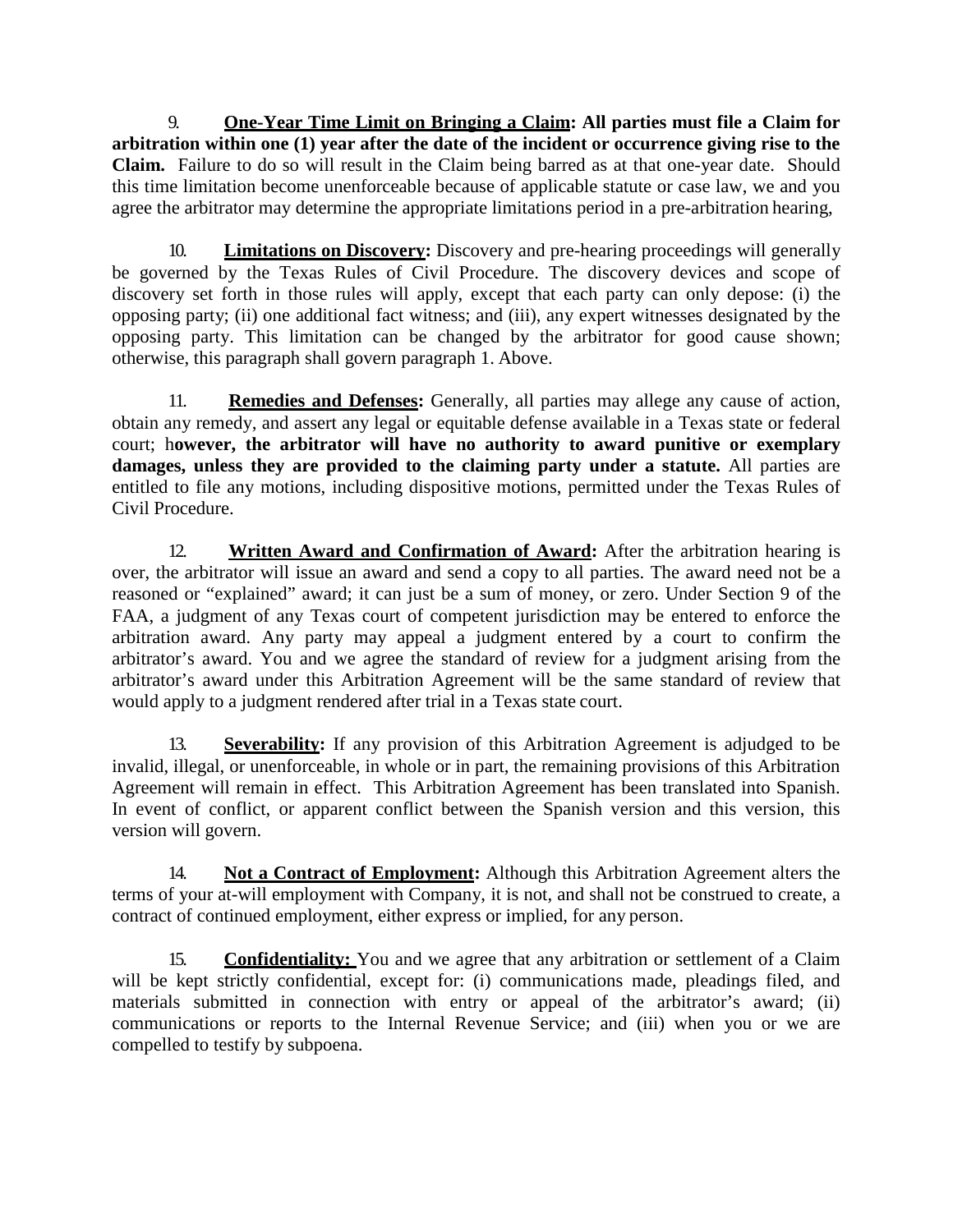16. **Consideration:** The mutual promises made herein between us to arbitrate Claims under this Arbitration Agreement are consideration for this Arbitration Agreement. Your continued employment with Company and its employment of you, after having been notified of institution of this Arbitration Agreement and the terms hereof, are consideration for this Arbitration Agreement. This Arbitration Agreement has been delivered to you in conjunction with delivery to you of the Summary Plan Description for Company's Occupational Injury Benefit Plan, receipt of which you hereby acknowledge. Payments made to you under that Benefit Plan are also consideration for this Arbitration Agreement.

17. **Termination and Amendment:** We have the right to terminate or amend this Arbitration Agreement only on a prospective basis, and no termination or amendment will affect any Claim which occurs before the effective date of such termination or amendment. All such prior Claims will be arbitrated under this Arbitration Agreement. Subject to the foregoing, this Arbitration Agreement will survive our employer-employee relationship with you, and will apply to any Claim which arises or is asserted during or after your employment with us. This Arbitration Agreement is not terminated or affected by termination of our Occupational Injury Benefit Plan. You will be provided at least ten calendar days' advance notice of any prospective amendment or termination of this Arbitration Agreement, before it becomes effective as to you.

18 **Application to Others:** You and we agree that any Claim now or hereafter brought by your spouse, children, parents, estate, successors and or assigns will be arbitrated under this Arbitration Agreement, as will any Claim now or hereafter brought by any of Company's officers, directors, agents, predecessors, successors, parent or affiliated or sister companies.

**I acknowledge receipt of this Arbitration Agreement and Notice of Arbitration Policy. I have read it, or have had an opportunity to read it, and I understand and agree to the same. I also acknowledge receipt of the Summary Plan Description for Company's Occupational Injury Benefit Plan. Both of these documents are available on-line at the company's web site – [www.theartofstaffing.com](http://www.theartofstaffing.com/) – and clicking on the documents tab.**

| Date:                            |
|----------------------------------|
|                                  |
|                                  |
|                                  |
|                                  |
| <b>Relationship to Employee:</b> |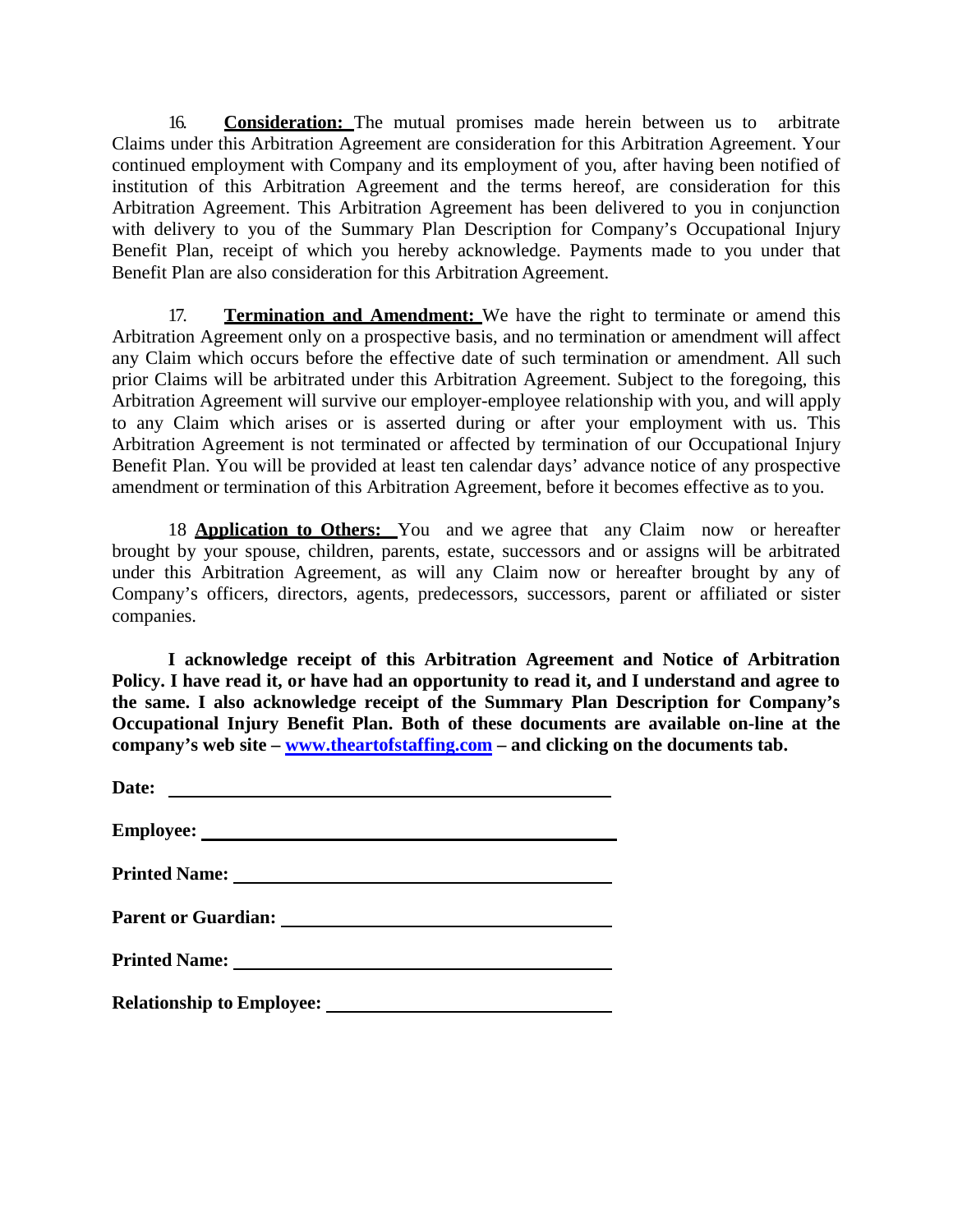## **TAOS Staffing Agreement and Acknowledgement to Receive Text Messages**

Text Message Number: (\_\_\_\_\_\_\_) \_\_\_\_\_\_\_ - \_\_\_\_\_\_\_\_\_\_\_\_\_\_\_\_\_\_\_\_\_\_\_\_

Service Provider:

*If you don't know then ask a member of staff for help.*

#### **Text messages will only be sent to you if you have made yourself available within the last 30 days.**

Please be aware that you will not be able to respond via text message, you will need to call TAOS Staffing office - 972.255.7150 – if you would like to accept a job assignment or update your records.

By signing this agreement, I understand TAOS Staffing is not responsible for any charges/fees that I may incur from receiving text messages. Also, I understand I need to call the office at least once a week to make myself available if I want to continue to receive text messages.

**Printed Name** 

**X \_\_\_\_\_\_\_\_\_\_\_\_\_\_\_\_\_\_\_\_\_\_\_\_\_\_\_\_\_\_\_\_**

**Signature**

**\_\_\_\_\_\_\_\_\_\_\_\_\_\_\_\_\_\_\_\_\_\_\_\_\_\_\_\_\_\_\_\_\_\_**

**Date:**

**\_\_\_\_\_\_\_ / \_\_\_\_\_\_\_ / \_\_\_\_\_\_\_**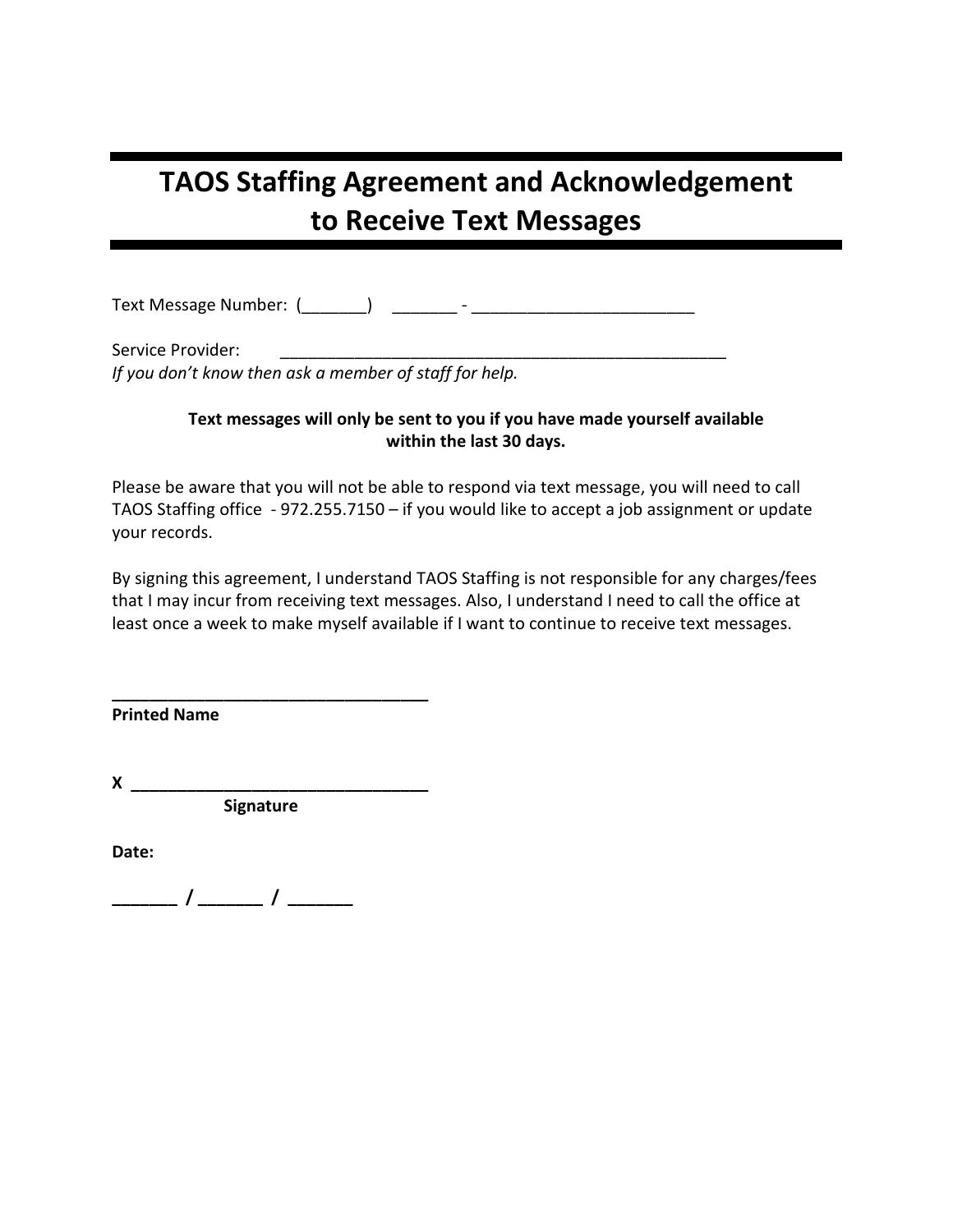*Para informacion en espanol, visite [www.ftc.gov/credit o](http://www.ftc.gov/credit) escribe a la FTC Consumer Response Center, Room 130-A 600 Pennsylvania Ave. N.W., Washington, D.C. 20580.*

#### **A Summary of Your Rights Under the Fair Credit Reporting Act**

The federal Fair Credit Reporting Act (FCRA) promotes the accuracy, fairness, and privacy of information in the files of consumer reporting agencies. There are many types of consumer reporting agencies, including credit bureaus and specialty agencies (such as agencies that sell information about check writing histories, medical records, and rental history records). Here is a summary of your major rights under the FCRA. **For more information, including information about additional rights, go to [www.ftc.gov/credit o](http://www.ftc.gov/credit)r write to: Consumer Response Center, Room 130-A, Federal Trade Commission, 600 Pennsylvania Ave. N.W., Washington, D.C. 20580.**

- **C You must be told if information in your file has been used against you.** Anyone who uses a credit report or another type of consumer report to deny your application for credit, insurance, or employment – or to take another adverse action against you – must tell you, and must give you the name, address, and phone number of the agency that provided the information.
- **C You have the right to know what is in your file.** You may request and obtain all the information about you in the files of a consumer reporting agency (your "file disclosure"). You will be required to provide proper identification, which may include your Social Security number. In many cases, the disclosure will be free. You are entitled to a free file disclosure if:
	- a person has taken adverse action against you because of information in your credit report;
	- you are the victim of identify theft and place a fraud alert in your file;
	- your file contains inaccurate information as a result of fraud;
	- you are on public assistance;
	- you are unemployed but expect to apply for employment within 60 days.

In addition, by September 2005 all consumers will be entitled to one free disclosure every 12 months upon request from each nationwide credit bureau and from nationwide specialty consumer reporting agencies. See [www.ftc.gov/credit f](http://www.ftc.gov/credit)or additional information.

- **C You have the right to ask for a credit score.** Credit scores are numerical summaries of your credit-worthiness based on information from credit bureaus. You may request a credit score from consumer reporting agencies that create scores or distribute scores used in residential real property loans, but you will have to pay for it. In some mortgage transactions, you will receive credit score information for free from the mortgage lender.
- **C You have the right to dispute incomplete or inaccurate information.** If you identify information in your file that is incomplete or inaccurate, and report it to the consumer reporting agency, the agency must investigate unless your dispute is frivolous. See [www.ftc.gov/credit f](http://www.ftc.gov/credit)or an explanation of dispute procedures.
- **C Consumer reporting agencies must correct or delete inaccurate, incomplete, or unverifiable information.** Inaccurate, incomplete or unverifiable information must be removed or corrected, usually within 30 days. However, a consumer reporting agency may continue to report information it has verified as accurate.
- **C Consumer reporting agencies may not report outdated negative information.** In most cases, a consumer reporting agency may not report negative information that is more than seven years old, or bankruptcies that are more than 10 years old.
- **C Access to your file is limited.** A consumer reporting agency may provide information about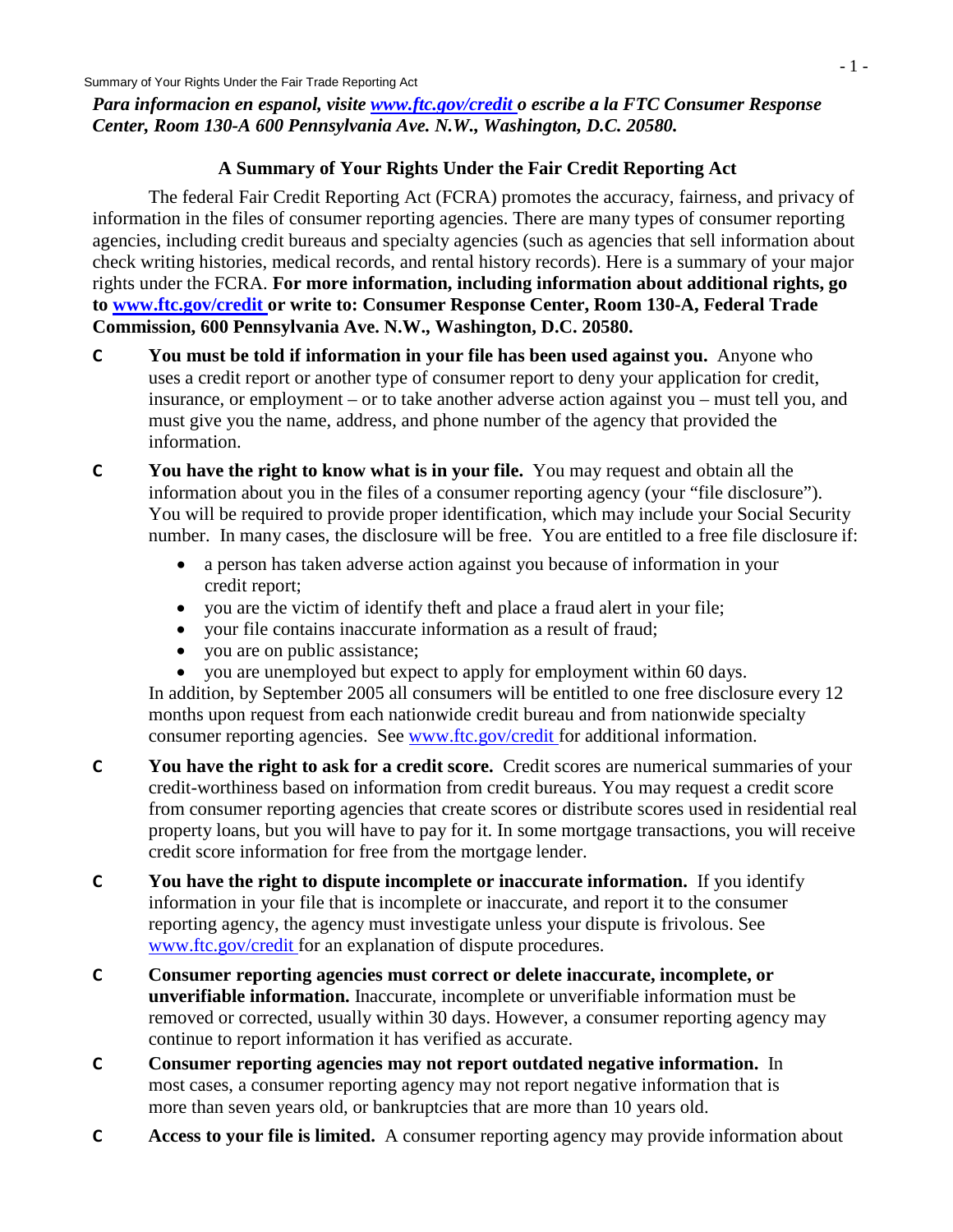Summary of Your Rights Under the Fair Trade Reporting Act

you only to people with a valid need -- usually to consider an application with a creditor, insurer, employer, landlord, or other business. The FCRA specifies those with a valid need for access.

- **C You must give your consent for reports to be provided to employers.** A consumer reporting agency may not give out information about you to your employer, or a potential employer, without your written consent given to the employer. Written consent generally is not required in the trucking industry. For more information, go to [www.ftc.gov/credit.](http://www.ftc.gov/credit)
- **C You may limit "prescreened" offers of credit and insurance you get based on information in your credit report.** Unsolicited "prescreened" offers for credit and insurance must include a toll-free phone number you can call if you choose to remove your name and address from the lists these offers are based on. You may opt-out with the nationwide credit bureaus at 1-888-5-OPTOUT (1-888-567-8688).
- **C You may seek damages from violators.** If a consumer reporting agency, or, in some cases, a user of consumer reports or a furnisher of information to a consumer reporting agency violates the FCRA, you may be able to sue in state or federal court.
- **C Identity theft victims and active duty military personnel have additional rights.** For more information, visit [www.ftc.gov/credit.](http://www.ftc.gov/credit)

**States may enforce the FCRA, and many states have their own consumer reporting laws. In some cases, you may have more rights under state law. For more information, contact your state or local consumer protection agency or your state Attorney General. Federal enforcers are:**

| <b>TYPE OF BUSINESS:</b>                                                                                                                 | <b>CONTACT:</b>                                                                                                                                                                                                   |  |
|------------------------------------------------------------------------------------------------------------------------------------------|-------------------------------------------------------------------------------------------------------------------------------------------------------------------------------------------------------------------|--|
| Consumer reporting agencies, creditors and others not listed below                                                                       | Federal Trade Commission: Consumer Response Center - FCRA<br>Washington, DC 20580<br>1-877-382-4357                                                                                                               |  |
| National banks, federal branches/agencies of foreign banks (word<br>"National" or initials "N.A." appear in or after bank's name)        | Office of the Comptroller of the Currency<br>Compliance Management, Mail Stop 6-6<br>Washington, DC 20219<br>800-613-6743                                                                                         |  |
| Federal Reserve System member banks (except national banks,<br>and federal branches/agencies of foreign banks)                           | Federal Reserve Consumer Help (FRCH)<br>P O Box 1200<br>Minneapolis, MN 55480<br>Telephone: 888-851-1920<br>Website Address: www.federalreserveconsumerhelp.gov<br>Email Address: ConsumerHelp@FederalReserve.gov |  |
| Savings associations and federally chartered savings banks (word<br>"Federal" or initials "F.S.B." appear in federal institution's name) | Office of Thrift Supervision<br><b>Consumer Complaints</b><br>Washington, DC 20552<br>800-842-6929                                                                                                                |  |
| Federal credit unions (words "Federal Credit Union" appear in<br>institution's name)                                                     | National Credit Union Administration<br>1775 Duke Street<br>703-519-4600<br>Alexandria, VA 22314                                                                                                                  |  |
| State-chartered banks that are not members of the Federal Reserve<br>System                                                              | Federal Deposit Insurance Corporation<br>Consumer Response Center, 2345 Grand Avenue, Suite 100<br>Kansas City, Missouri 64108-2638<br>1-877-275-3342                                                             |  |
| Air, surface, or rail common carriers regulated by former Civil<br>Aeronautics Board or Interstate Commerce Commission                   | Department of Transportation, Office of Financial Management<br>Washington, DC 20590<br>202-366-1306                                                                                                              |  |
| Activities subject to the Packers and Stockyards Act, 1921                                                                               | Department of Agriculture                                                                                                                                                                                         |  |
|                                                                                                                                          | Office of Deputy Administrator - GIPSA<br>Washington, DC 20250<br>202-720-7051                                                                                                                                    |  |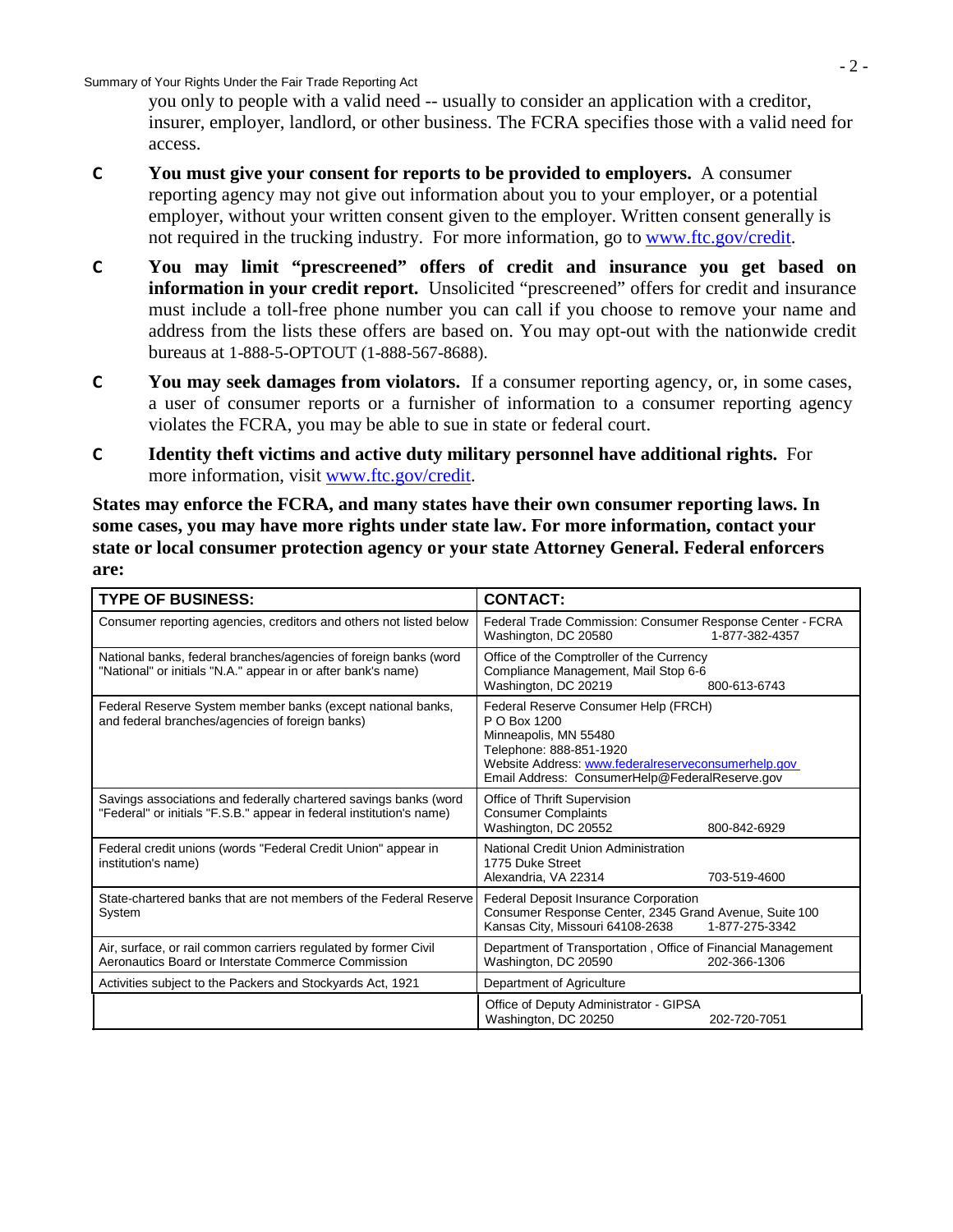#### DISCLOSURE REGARDING BACKGROUND INVESTIGATION

TAOS Staffing Corporation may obtain information about you from a third party consumer reporting agency for employment purposes. Thus, you may be the subject of a "consumer report" which may include information about your character, general reputation, personal characteristics, and/or mode of living. These reports may contain information regarding your credit history, criminal history, social security verification, motor vehicle records ("driving records"), verification of your education or employment history, or other background checks. Credit history will only be requested where such information is substantially related to the duties and responsibilities of the position for which you are applying.

You have the right, upon written request made within a reasonable time, to request whether a consumer report has been run about you and to request a copy of your report. These searches will be conducted by Asurint, P.O. Box 14730, Cleveland, OH 44114, 800-906-1674, www.asurint.com. The scope of this disclosure is allencompassing, however, allowing the Company to obtain from any outside organization all manner of consumer reports throughout the course of your employment to the extent permitted by law.

Signature: Date: Date: Date: Date: Date: Date: Date: Date: Date: Date: Date: Date: Date: Date: Date: Date: Date: Date: Date: Date: Date: Date: Date: Date: Date: Date: Date: Date: Date: Date: Date: Date: Date: Date: Date: D

#### ACKNOWLEDGMENT AND AUTHORIZATION FOR BACKGROUND CHECK

I acknowledge receipt of the separate document entitled DISCLOSURE REGARDING BACKGROUND INVESTIGATION and A SUMMARY OF YOUR RIGHTS UNDER THE FAIR CREDIT REPORTING ACT and certify that I have read and understand both of those documents. I hereby authorize the obtaining of "consumer reports" and/or "investigative consumer reports" by TAOS Staffing at any time after receipt of this authorization and throughout my employment, if applicable. To this end, I hereby authorize, without reservation, any law enforcement agency, administrator, state or federal agency, institution, school or university (public or private), information service bureau, employer, or insurance company to furnish any and all background information requested by Asurint, P.O. Box 14730, Cleveland, OH 44114, 800-906-1674, www.asurint.com, and/or TAOS. I agree that a facsimile ("fax"), electronic or photographic copy of this Authorization shall be as valid as the original and I agree to receive any notices, relating to my background check, electronically.

| Signature:                    | Date:                          |                               |  |
|-------------------------------|--------------------------------|-------------------------------|--|
| <b>BACKGROUND INFORMATION</b> |                                |                               |  |
| Last Name                     | First ________________________ | Middle <b>Middle Middle</b>   |  |
| <b>Other Names/Alias</b>      |                                |                               |  |
| Social Security* #            |                                | Date of Birth*                |  |
| Driver's License #            | State of Driver's License**    |                               |  |
| <b>Present Address</b>        | Phone Number                   |                               |  |
| City/State/Zip                |                                |                               |  |
| Former Employers              | <b>Position</b>                | Dates of Employment _________ |  |
| Former Employers              | Position                       |                               |  |
| Former Employers              | Position                       | Dates of Employment           |  |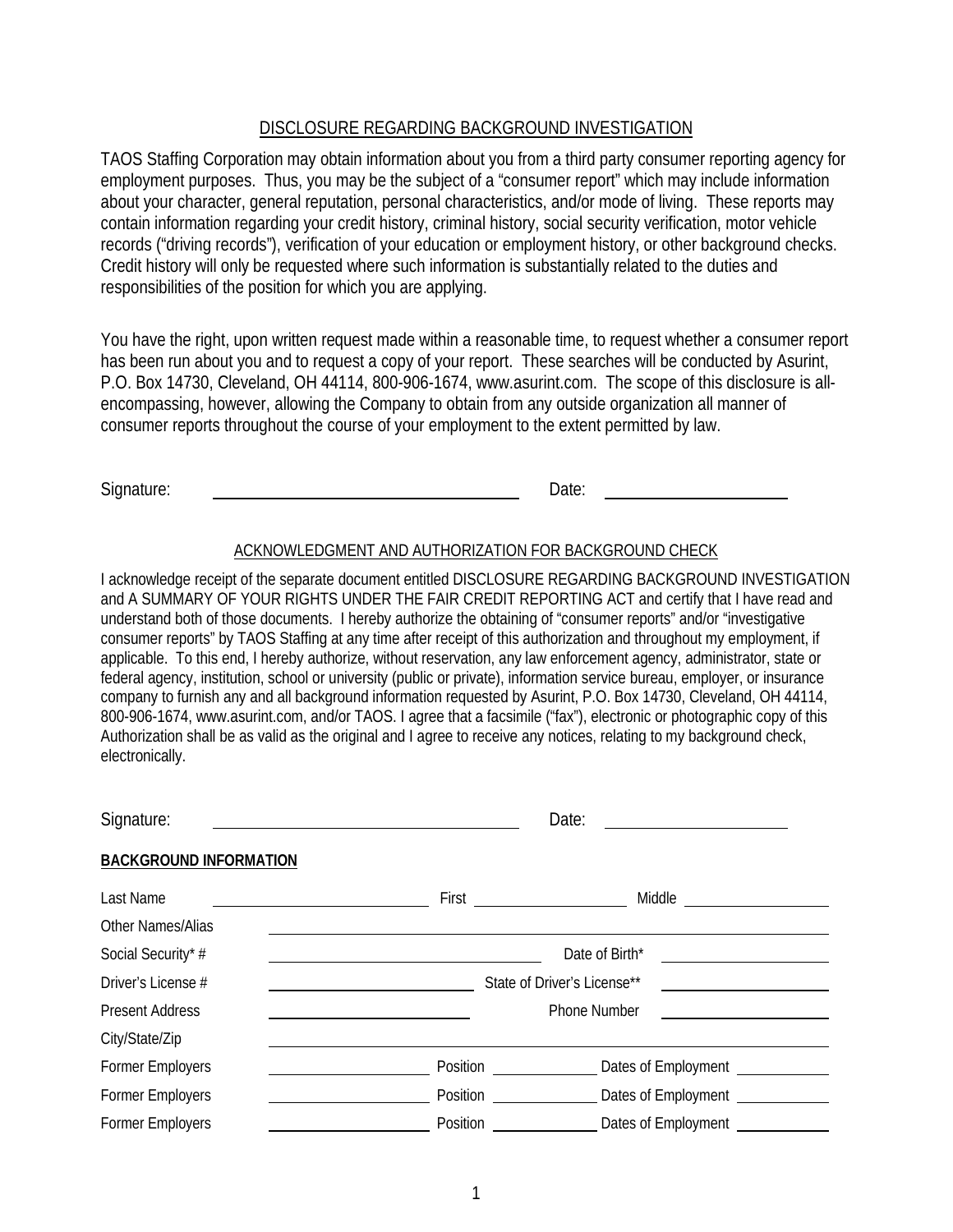#### *If YOU wish to review or print a copy of any of the documents YOU have seen or signed today YOU may do so at TAOS' web site at [www.theartofstaffing.com](http://www.theartofstaffing.com/) – click on DOCUMENTS on the home page.*

#### **NOTICE TO EMPLOYEES CONCERNING WORKERS' COMPENSATION IN TEXAS**

The Company has elected not to obtain workers' compensation insurance coverage. As an employee of a non-covered employer, you are not eligible to receive workers' compensation benefits under the Texas Workers' Compensation Act. However, you may have rights under the common law of Texas should you suffer an on the job injury or illness.

#### **RECEIPT OF MATERIALS**

By my signature below, I acknowledge that I have received and read (or had the opportunity to read) the Schedule of Benefits and Summary Plan Description (the "SPD") for the Employee Occupational Injury Benefit Plan, effective on the Effective Date specified in Item 2(a) of the Schedule of Benefits.

#### **ARBITRATION**

I acknowledge that I have received notice of the Company's mandatory arbitration policy requiring that certain **claims or disputes (that cannot otherwise be resolved between the Company and me) must be submitted to an arbitrator**, rather than a judge and jury in court of law. I understand that an arbitrator may issue any type of award which may also be sought through a court of law. I further understand that by receiving this SPD and becoming employed (or continuing my employment) with the Company at any time on or after the Effective Date specified in Item 2(a) of the Schedule of Benefits, I am accepting and agreeing to comply with, and also understand that the Company is accepting and agreeing to comply with, these arbitration requirements. All covered claims brought by my spouse, children, parents, estate, successors and assigns are also subject to this mandatory Company policy, and any decision of an arbitrator will be final and binding on such persons and the Company.

| Χ                           |      |  |
|-----------------------------|------|--|
| <b>Employee's Signature</b> | Date |  |

*\_\_\_\_\_\_\_\_\_\_\_\_\_\_\_\_\_\_\_\_\_\_\_\_\_\_\_ Print Employee's Name.*

*\_\_\_\_\_\_\_\_\_\_\_\_\_\_\_\_\_\_\_\_\_\_\_\_\_\_\_ \_\_\_\_\_\_\_\_\_\_\_\_\_\_\_\_\_\_\_ Parent or Legal Guardian Signature Date (if employee under age 18)*

*\_\_\_\_\_\_\_\_\_\_\_\_\_\_\_\_\_\_\_\_\_\_\_\_\_\_\_ Print Parent or Legal Guardian Name*